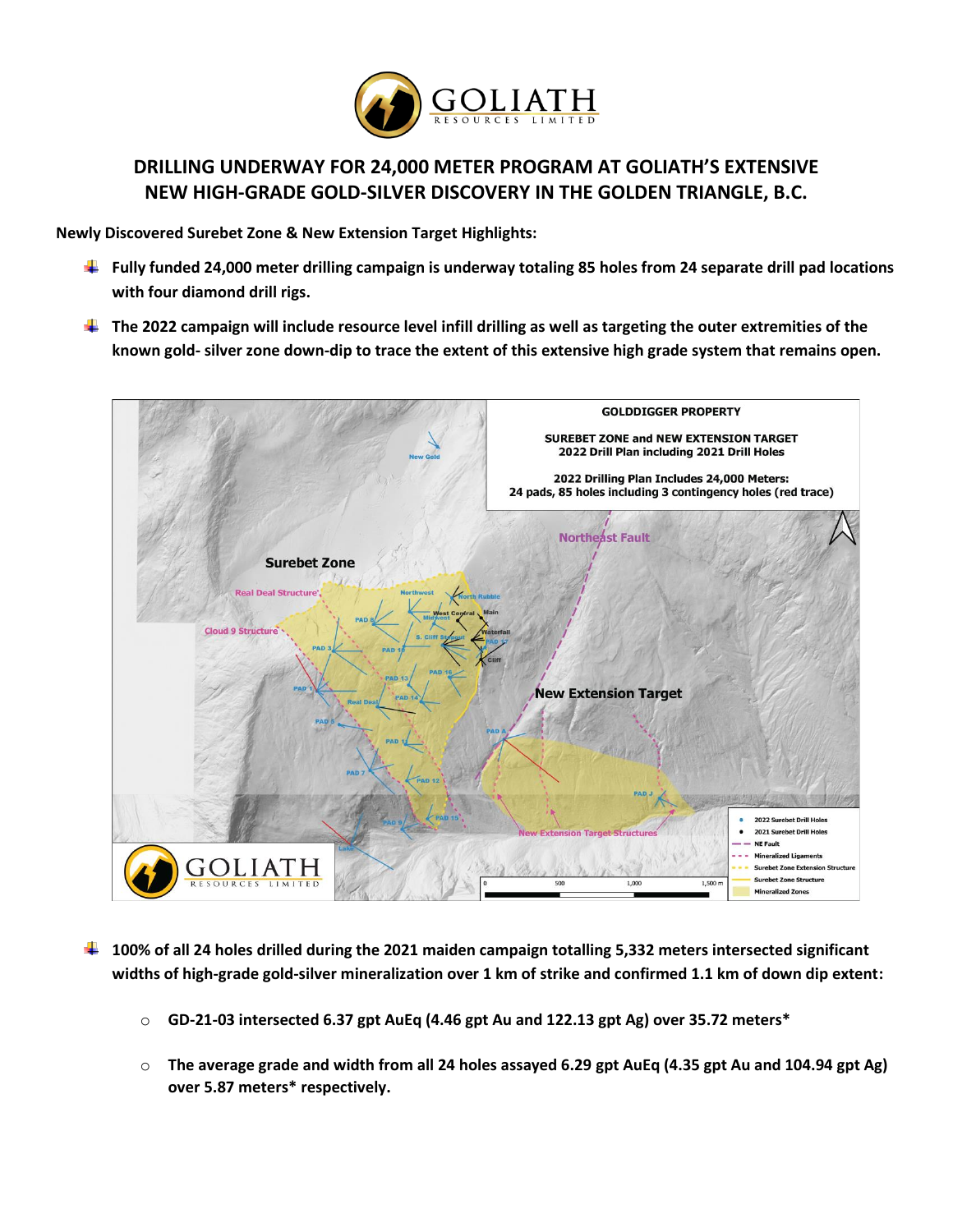

- **The Surebet Zone is part of a deep-rooted intrusion-related precious metals system that was formed at significant depth over 5 – 6 km below paleosurface indicating its likely extensive with excellent potential for expansion.**
- **Exceptional metallurgical recoveries of 98.2% gold from gravity & flotation, inclusive of 38.1% free gold from gravity.**
- **Maiden drill holes planned on the New Extension Target discovered in 2021 will provide tremendous potential to significantly expand the Surebet footprint by 1.2 km to the southeast.**



**Toronto, Ontario – June 8, 2022 – Goliath Resources Limited (TSX-V: GOT) (OTCQB: GOTRF) (FSE: B4IF) (**the **"Company"**  or **"Goliath")** is pleased to report drilling has commenced for its planned 24,000 meters of drilling on its new and extensive high-grade gold-silver discovery at its 100% controlled Golddigger Project. The campaign is designed for resource level infill drilling as well as testing the outer extremities to depth at the newly discovered Surebet Zone. The property is on tide water and in a world class geological setting near Stewart, BC in the Golden Triangle of British Columbia. The Homestake Ridge Deposit & Dolly Varden Silver Mine (Dolly Varden Silver Corp.), and the Kinskuch Project (Hecla Mining Company) are in close proximity.

Goliath's 24,000 meter drill campaign totaling 85 holes from 24 separate drill pads will target the extensive high-grade gold-silver structure exposed at surface at the Surebet Zone along strike and to depth. The inaugural drill holes planned for the Extension Target just discovered in 2021 will provide tremendous potential to significantly expand the Surebet footprint by ~1.2 km to the southeast. The Surebet's maiden drill program in 2021 had a 100% hit ratio as all 24 holes totaling 5,332 meters intercepted significant widths of high-grade gold-silver over 1 km of strike and confirmed 1.1 km of down-dip extent. The average grade and width from all 24 holes are 6.29 gpt AuEq (4.35 gpt Au and 104.94 gpt Ag) over 5.87 meters\* respectively.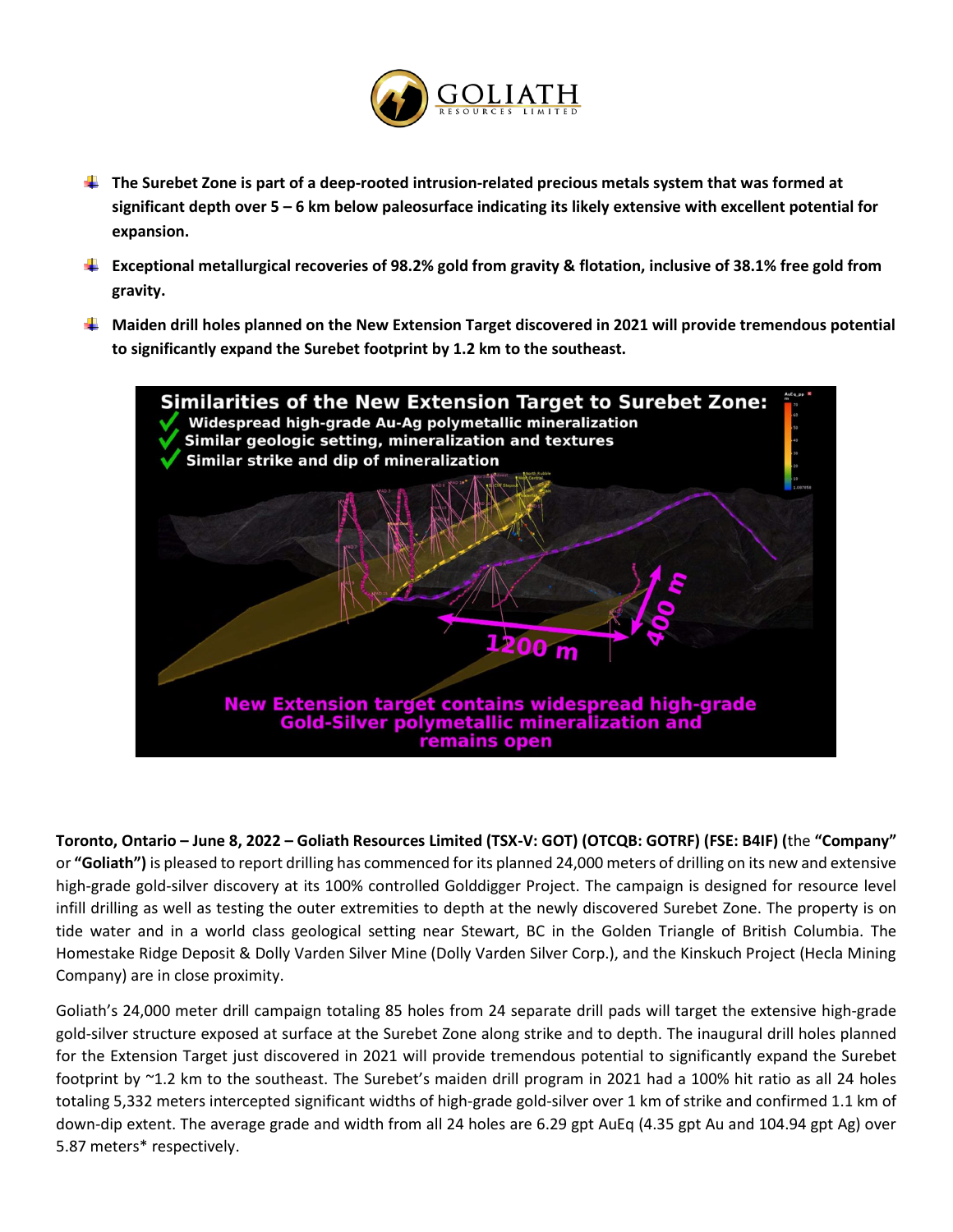

Dr. Quinton Hennigh, Geologic/Technical Director to Crescat Capital, strategic shareholder of Goliath commented: "Goliath's team is off to a strong start diamond drilling at Surebet this year. This bodes well for the success of the very robust drill campaign the Company has planned this season. Not only does the company plan to systematically drill Surebet down dip 1.5 km, drilling will also test the New Extension target believed to be the down-faulted continuation of Surebet to the southeast. By the end of this season, the 2022 drill program will provide great clarity about the strength of continuity and grade of the Surebet Zone and also point to areas with potential for considerable growth."

Mr. Roger Rosmus, CEO of Goliath states: "We are extremely pleased that our drill program is now underway for an aggressive 24,000 meters at our newly discovered Surebet Zone. This newly discovered system has already demonstrated to be extensive and robust that is structurally controlled with a down-dip of 1.1 km that remains open. This project is in a geo-political safe jurisdiction amenable to mining in Canada and key geologic setting where many world-class deposits have been discovered. The Surebet Zone has the potential to be the next big discovery in the Golden Triangle. We look forward to reporting drilling results with much anticipation."

### **Golddigger Property**

The Golddigger Property is 100 % controlled covering an area of 23,859 hectares (59,646 acres or 239 square-kilometers) and is in the world class geological setting of the Eskay Rift within the Golden Triangle, British Columbia and within 2 km of the Red Line that is host to multiple world class deposits. The property is on tide water 30 kilometers southeast of Stewart, British Columbia. The Homestake Ridge Deposit & Dolly Varden Silver Mine (Dolly Varden Silver Corp.), and the Kinskuch Project (Hecla Mining Company) are in close proximity.

#### *Qualified Person*

Rein Turna, P. Geo, is the qualified person as defined by National Instrument 43-101, for Goliath Resources Ltd projects, and supervised the preparation of, and has reviewed and approved, the technical information in this release.

#### *Other*

All rock, channel and talus fine samples were crushed and pulverized at MSALABS's laboratory in Terrace, BC. MSALABS is either Certified to ISO 9001:2008 or Accredited to ISO 17025:2005 in all of its locations. The resulting sample pulps were analyzed for gold by fire assay and metallic screen fire assay in Langley, BC. The pulps were also assayed using multielement aqua regia digestion at MSALABS's laboratory in Langley, BC. The coarse reject portions of the rock samples, as well as the pulps, were shipped to Goliath Resources Ltd.'s storage facility in Terrace, BC. All samples were analyzed using MSALABS's assay procedure ICP-130, a 1:1:1 aqua regia digestion with inductively-coupled plasma atomic emission spectrometry (ICP-AES) or inductively-coupled plasma mass spectrometry (ICP-MS) finish for 35 elements as well as the FAS-121 lead collection fire assay fusion procedure with atomic absorption spectroscopy (AAS) finish. Any results greater than 100 ppm for silver or 10,000 ppm copper, lead and zinc were additionally assayed using MSALABS's ICA-6xx method particular to each element. This method used an HNO3-HCl digestion followed by ICP-AES (or titrimetric and gravimetric analysis). Gold values of greater than 10 ppm Au were assayed by the FAS-425 method which includes a fire-assay fusion procedure with a gravimetric finish. Samples with Au greater than 5 ppm were additionally analyzed using metallic screen fire assay with MSALABS's MSC-150 or MSC-350 method. QA/QC samples including blanks, standards, and duplicate samples were inserted regularly into the sample sequence.

The reader is cautioned that grab samples are spot samples which are typically, but not exclusively, constrained to mineralization. Grab samples are selective in nature and collected to determine the presence or absence of mineralization and are not intended to be representative of the material sampled.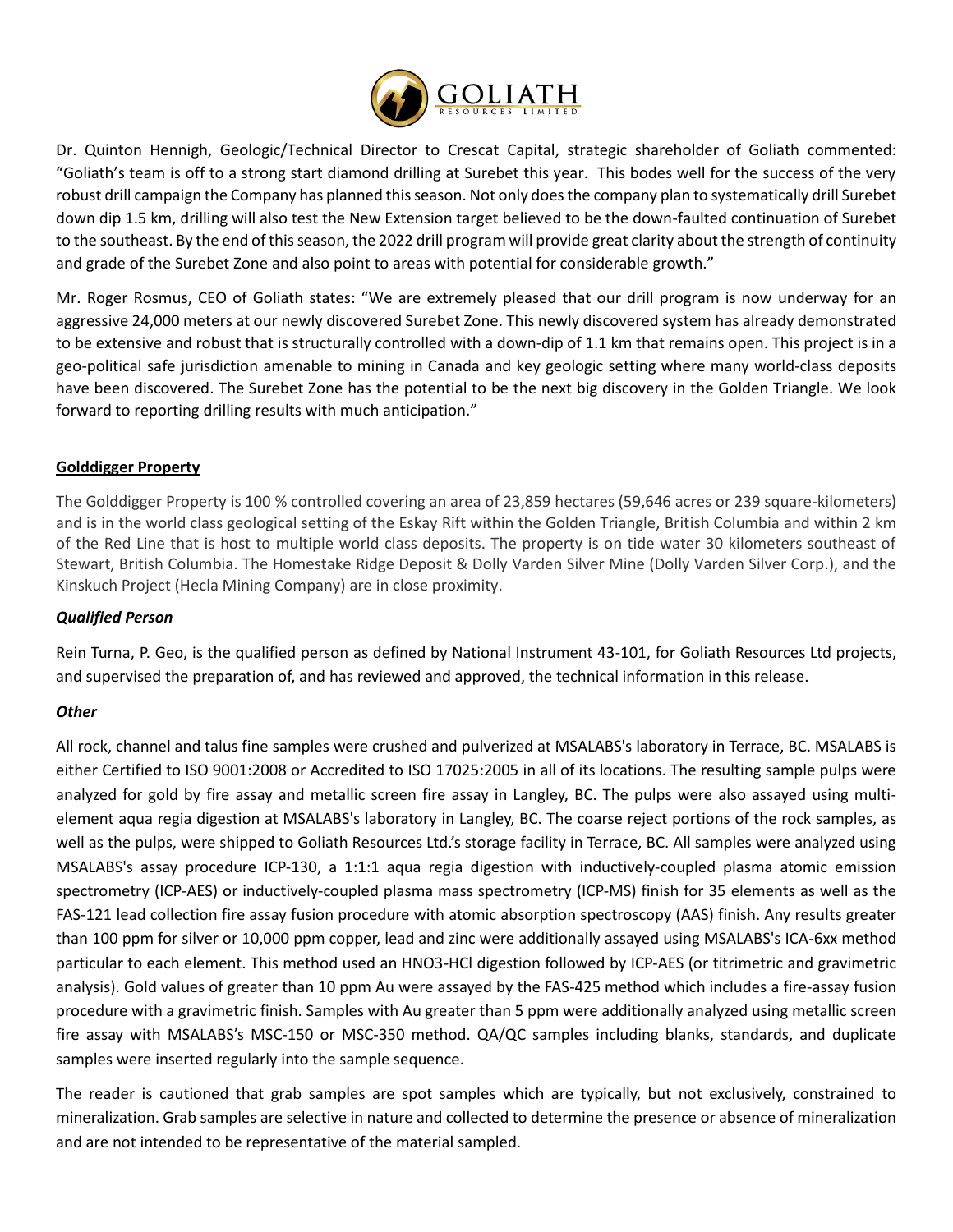

#### **About Goliath Resources Limited**

Goliath Resources Limited is an explorer of precious metals projects in the prolific Golden Triangle of northwestern British Columbia and Abitibi Greenstone Belt of Quebec. All of its projects are in world class geological settings and geopolitical safe jurisdictions amenable to mining in Canada.

#### **For more information please contact:**

Goliath Resources Limited **Mr. Roger Rosmus**  President and Chief Executive Officer Tel: +1-416-488-2887 x222 [roger@goliathresources.com](mailto:roger@goliathresources.com) [www.goliathresourcesltd.com](http://www.goliathresourcesltd.com/)

*\* Widths are reported in drill core lengths and the true widths are not known. AuEq metal values are calculated using: Au 1792.60 USD/oz, Ag 23.13 USD/oz, Cu 4.37 USD/lbs, Pb 1.05 USD/lbs and Zn 1.52 USD/lbs on November 28, 2021. There is potential for economic recovery of gold, silver, copper, lead, and zinc from these occurrences based on other mining and exploration projects in the same Golden Triangle Mining Camp where Goliath's project is located such as the Homestake Ridge Gold Project (Auryn Resources Technical Report, Updated Mineral Resource Estimate and Preliminary Economic Assessment on the Homestake Ridge Gold Project, prepared by Minefill Services Inc. (Bothell, Washington), dated May 29, 2020. Here, AuEq values were calculated using 3-year running averages for metal price, and included provisions for metallurgical recoveries, treatment charges, refining costs, and transportation. Recoveries for Gold were 85.5%, Silver at 74.6%, Copper at 74.6% and Lead at 45.3%. It will be assumed that Zinc can be recovered with the Copper at the same recovery rate of 74.6%. The quoted reference of metallurgical recoveries is not from Goliath's Golddigger Project, Surebet Zone mineralization, and there is no guarantee that such recoveries will ever be achieved, unless detailed metallurgical work such as in a Feasibility Study can be eventually completed on the Golddigger Project.*

*Neither the TSX Venture Exchange nor its Regulation Services Provider (as that term is defined in the policies of the TSX Venture Exchange), nor the OTCQB Venture Market accepts responsibility for the adequacy or accuracy of this release.*

*Certain statements contained in this press release constitute forward-looking information. These statements relate to future events or future performance. The use of any of the words "could", "intend", "expect", "believe", "will", "projected", "estimated" and similar expressions and statements relating to matters that are not historical facts are intended to identify forward-looking information and are based on Goliath's current belief or assumptions as to the outcome and timing of such future events. Actual future results may differ materially. In particular, this release contains forward-looking information relating to, among other things, the ability of Company to complete the financings and its ability to build value for its shareholders as it develops its mining properties. Various assumptions or factors are typically applied in drawing conclusions or making the forecasts or projections set out in forward-looking information. Those assumptions and factors are based on information currently available to Goliath. Although such statements are based on management's reasonable assumptions, there can be no assurance that the proposed transactions will occur, or that if the proposed transactions do occur, will be completed on the terms described above.*

*The forward-looking information contained in this release is made as of the date hereof and Goliath is not obligated to update or revise any forward-looking information, whether as a result of new information, future events or otherwise, except as required by applicable securities laws. Because of the risks, uncertainties and assumptions contained herein,*